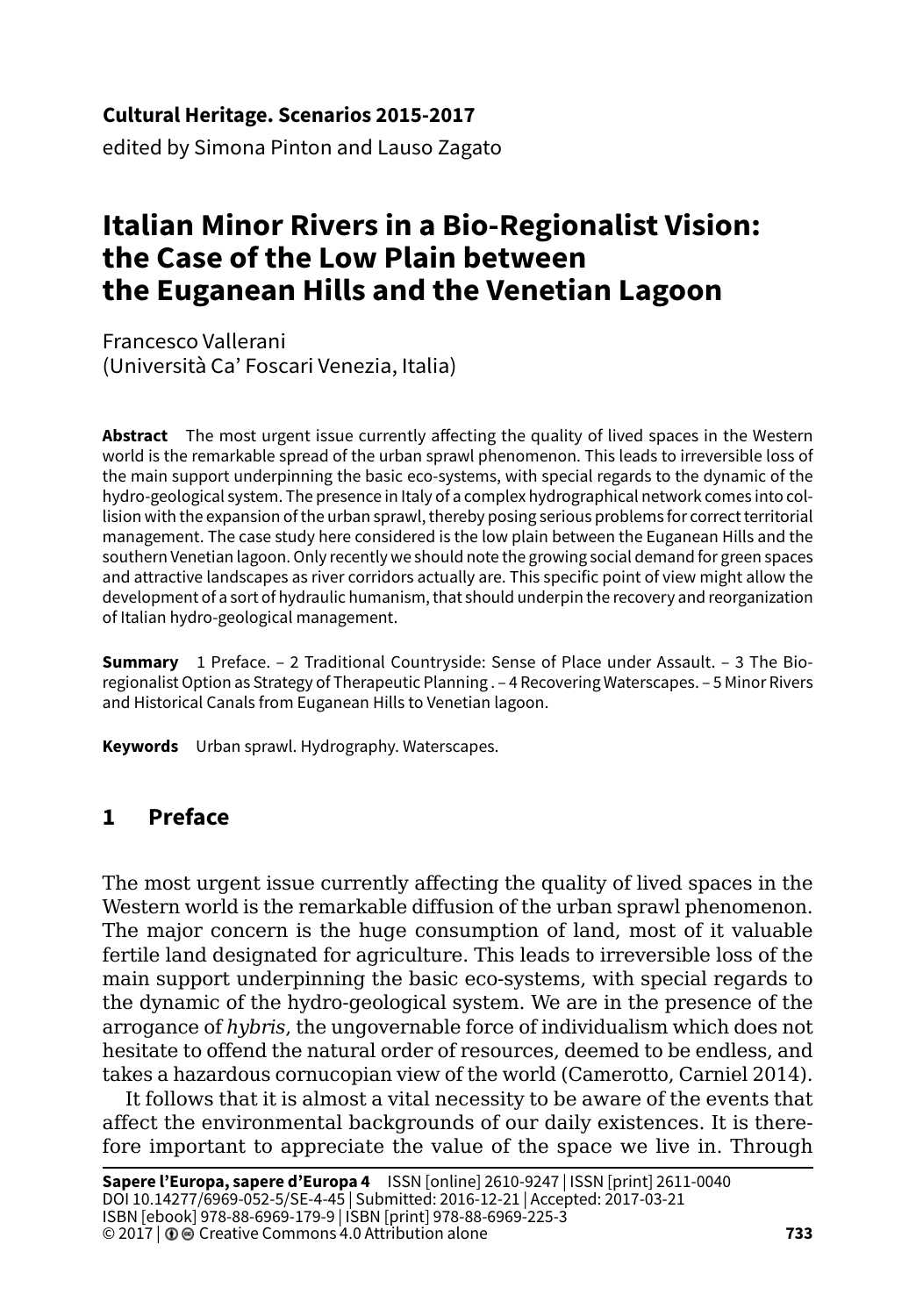such awareness, it is easy to appreciate that something has broken in the mechanisms of place production. The intense urban sprawl into the delightful Italian countryside and the transformations that have taken place as a result of the global agribusiness have been causing numerous problems by disrupting reassuring points of geographic reference for large sectors of the population, erasing their existential ties with the places they live in and their cultural and affective roots which find their nourishment in everyday place (Albrecht 2005).

## **2 Traditional Countryside: Sense of Place under Assault**

For some years now, the great dissipation of Italian rural landscapes has shown signs of slowing down due to the continuation of the global economic recession. However this does not mean that a wiser town-planning outlook and a more careful consciousness of aesthetic and ecological quality of rural landscapes are prevailing. On the contrary, such continuation of the crisis is increasing the tendency to break town-planning rules, seen as an intolerable obstacle to growth, especially as regards the construction of large infrastructures such as motorways, high-speed railways and oil drilling operations in rural areas of major environmental importance (as resulted in new large projects being implemented). These projects are considered to be of pre-eminent national interest and are not therefore subject to the stringent application of environmental protection laws. The recent episodes of corruption tied to the assignment of contracts, cost increase compared to estimated initial and the almost absolute power given to government Commissioners, without direct State control are all aspects that have resulted in conditions of very serious environmental injustice (Andolfatto, Amadori, Dianese 2014).

But apart from such large-scale interventions, that justifies the definition of sick landscapes is precisely the continuous accumulation of episodes of environmental degradation of restricted geographic dimensions, which are evident throughout the country, but in particular in the flatter areas, along the coasts and in the Alpine and Apennine valleys crossed by very busy roads. This is a still very active urban anarchy which is also clearly evident to visitors from abroad, offensive to the eyes and the effects of which on the quality of life have been clearly underscored by extensive research (Rognini 2008). There is no doubt that the prolonged inefficiency of regional and local institutions is responsible for the lack of protection of historical landscapes and ecosystems. Everyone knows that political consensus and private interests easily coincide when it comes to investments in development projects for the profitable real-estate market, until very recently determining an irrational use of the land which backfires against the most elementary aspects of daily living as in the case of the quality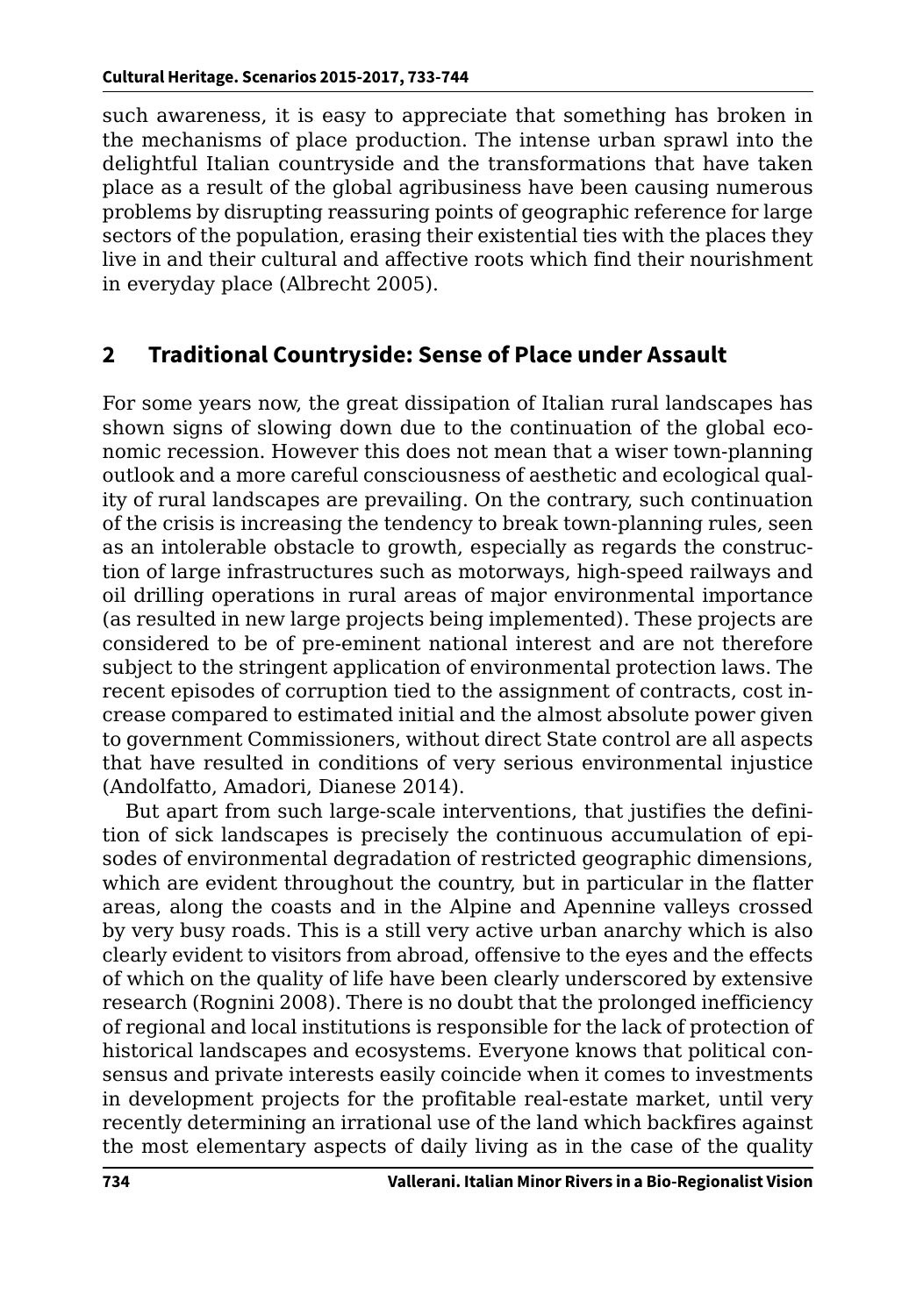of surface and underground waters, air pollution, waste disposal and the degradation of the country's historical and artistic heritage (Soule 2006).

This produces a loss of sense of place and belonging to the sentimental dimension transmitted by the landscape and impoverishes shared sociality, leaving a vacuum easily filled by electronic and television 'friendships' supplied by the global hi-tech market. These are the times of the "liquid modernity" evidenced by Zigmund Bauman (2012), in which social forms and living spaces flow rapidly and leave people without reliable instruments for interpreting new realities. All that's left is to retreat into the closed and narrow dimension of individualism, sacrificing relationships between human beings to the advantage of competitive and aggressive attitudes. In the specific case of environmental degradation, geographic analysis could well consider the loss of ties between the human community and place of existence which had been functionally organized to ensure the sustenance and correct implementation of daily living. The rift which has occurred has resulted in the group also losing its material references and failing to recognize the sense of the evolutionary dynamics of its own living space.

When the countryside is transformed into a chaotic mass of hybrid territories, incomplete and hard to interpret, where built-up environments only respond to market logics, it is easy that, in period of recession, such landscapes can be transformed into abandoned places, at a great social cost and with a feeling of great suffering among the inhabitants. Until only a short time ago, not enough focus was placed on the malaise caused by the deterioration which is penalizing living spaces, not only in suburban countryside areas, but also in contexts with strong rural characteristics undergoing infrastructural projects. It is not hard to grasp the close relations between 'geographic trauma' and 'psychological trauma', a far from negligible lesion of the social and individual signification system, on which depend the ties of inhabitants with their daily individual and social spaces (Baroni 1998; Giani Gallino 2007). The degradation of scenarios even further increases the malaise when it comes to intervention linked to speculative procedures, directly traceable back to the benefits of a few crafty investors who, with the connivance of corrupt politicians, use the simple rhetoric that defines such intervention as "absolutely necessary and useful to the public".

And it is precisely in the countryside where the latest and perhaps most bitter conflict is taking place between a development and technocratic outlook involving the personal profit of the large (and also less large) economic powers and a growing social demand for environmental quality, ethics and beauty to which it is easy to relate an alternative lifestyle able to propagate strategies of resilience preparing for an overpopulated future with less resources (Mercalli 2011). In actual fact, the growing demand for countryside, especially locations closest to the more or less attractive amenities of urban systems, is in itself the cause of the chaotic spread of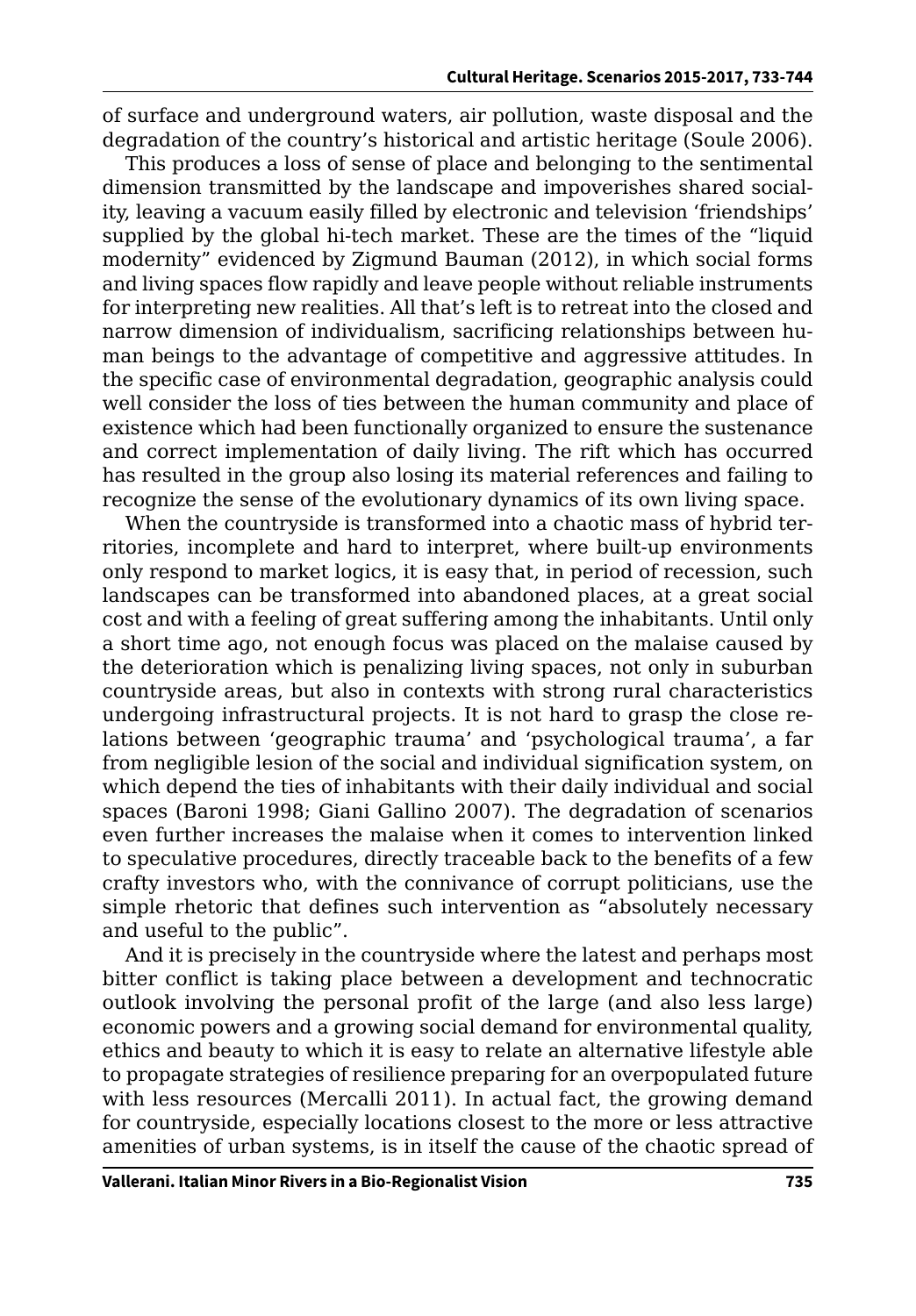housing, industrial and commercial development considering that market forces have ably managed to sneak into the rural rehabilitation process, offering easy relocation opportunities not too far from urban centres, in any case in rural contexts already affected by extensive development.

#### **3 The Bio-regionalist Option as Strategy of Therapeutic Planning**

There can be no doubt that whosoever undertakes to study the evolutionary dynamics of the Italian landscape has the heavy task of the doctor faced with a seriously ill patient, whose clinical analyses fail to yet show whether the illness is curable or whether the contamination of the illness is such as to require the use of the expression 'terminal'. Roaming among the by now widespread diffusion of settlements, with the extension of quarries on the plains and hill slopes, or turning the gaze from the foothills towards the plains, we notice numerous and invasive worksites which consume precious farmland to transform the remaining greenery into houses and commercial and manufacturing facilities: it appears evident that the cement metastasis is at our doorstep (Ryan et al. 2010).

This leads to the loss of our right to places, important catalyser for a balanced and long-lasting well-being, for a harmonious co-existence with the universe, to acquire the capacity to live alongside others. The right to places involves ethic, as meaning that economic decisions ought to produce shared geographies, where landscapes are seen as common assets, where social practices of an aware and collaborative society make pointless the disquieting fortress-like houses, with their video surveillance and high fences, which exclude individual solitudes resting in their welltended lawns with respect to the rapid spread of oppressing grey concrete "beyond the hedges" (Vallerani, Varotto 2005). Urban sprawl kills places, reduces them to goods; they are of interest only if they generate income. More than part of well-being needs, they belong to the more brutal 'wellhaving'. How many felled trees, covered ditches and fields lost forever under concrete crusts, in turn obtained from sands and gravels stripped from rivers and hills, are to be found in the Italian countryside? How much suffering and anguish for the traumatic loss of places of the heart, how strong the need to give voice to the 'invisible' defenders of common wealth, unheard and despised by the powers that be? (Preve, Sansa 2008). All that is left to us is the instrument of the written text, the power of the pen, whereby to launch messages of resistance and make people understand that the recent and continuing condition of economic recession is dramatically showing that the certainties of the single thought.

By now many insights have been developed, well highlighting how tra-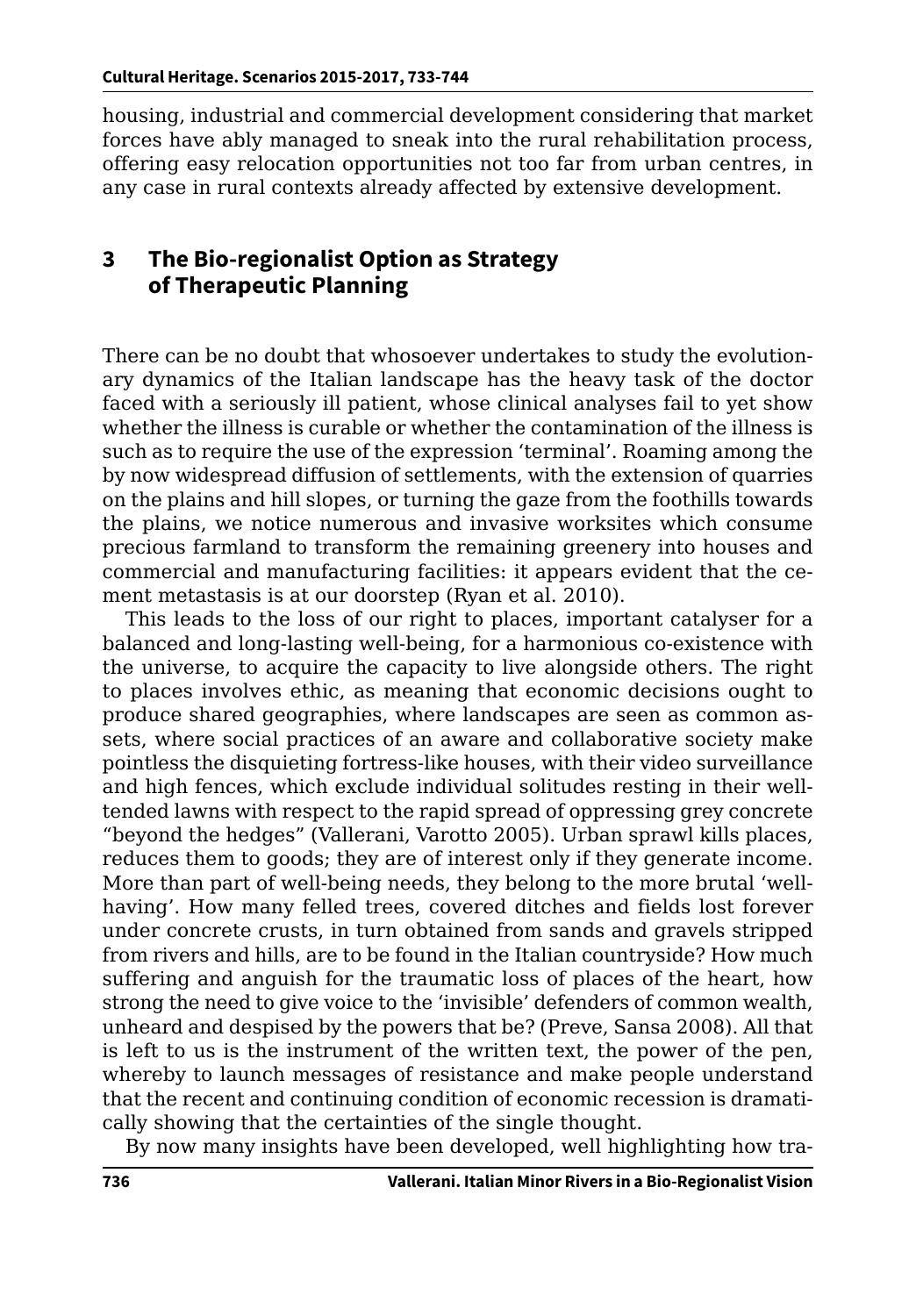ditional growth indices do not automatically and univocally show parallel improvements in the quality of life. It is no chance occurrence that over recent years, well before the current recession, economists had started to address issues traditionally deemed to be implicit, such as happiness, residential satisfaction, quality of social relations, social capital (Layard 2005; Cannone 2012). Only an aware and participated interpretation of local geographies, also bearing in mind its global interlinks, makes it possible to appreciate the extraordinary cultural, civil and community (as well as ecological) importance of a new way of approaching projects and town planning: from this aspect derives the need to 'take care' of everything that contributes to the life of the unrepeatable uniqueness of places, as regards their specific, traditional, memorial and affective traits (Scott et al. 2013).

In such a context of continuous erosion of the environmental quality in the Italian countryside, and consequently the substantial decline of natural and cultural values compared to production values (i.e., those linked to artisan-industrial dispersion and the proliferation of intensive monocultures to the detriment of quality farming polyculture), the most discerning and proactive geographic research paths (Dematteis, Governa 2005; Magnaghi 2010) are focused on what is left of rurality, with plenty of attention dedicated to the unexpressed potential of territorial innovation remaining in those same marginal and declining sectors. And in fact, advantageous considerations can be made based on what has been happening for a few decades now in abandoned rural sectors as a result of the Italian industrialization process.

In the case of traditional villages discreetly close to centres with urban functions, it is possible to witness an interesting tendency to counter urbanization, with the promotion of the suggestive functional rehabilitation of such territorial situations, above all in relation not only to the growing demand among the public at large for a better quality of life, amenities and a healthy environment, but also for a nostalgic need for the past. So it is that the current discourse on geographic 'marginality' envisages the rehabilitation of the most particular and suggestive aspects, which had instead been completely denied during the most dynamic phases of urban development, that is when the rural contexts were seen as a simple space-support for highest-profit strategies, blurring and declassifying deep-rooted ties. These are the preconditions for the gradual defining of a territoriality of transition between urban and rural, wherein the aspirations for a better geographic quality increasingly associate with the countryside: here will be possible regenerating organic farming, leisure activities and finally the cultural growth provided by sustainable tourism and farm tourism facilities (Borghesi 2009).

As many abandoned European landscapes show, it is easy to encounter those "middle landscapes" (Marx 1987), that is an interpretative skill effectively used by Mauro Varotto in his work dedicated to the abandoned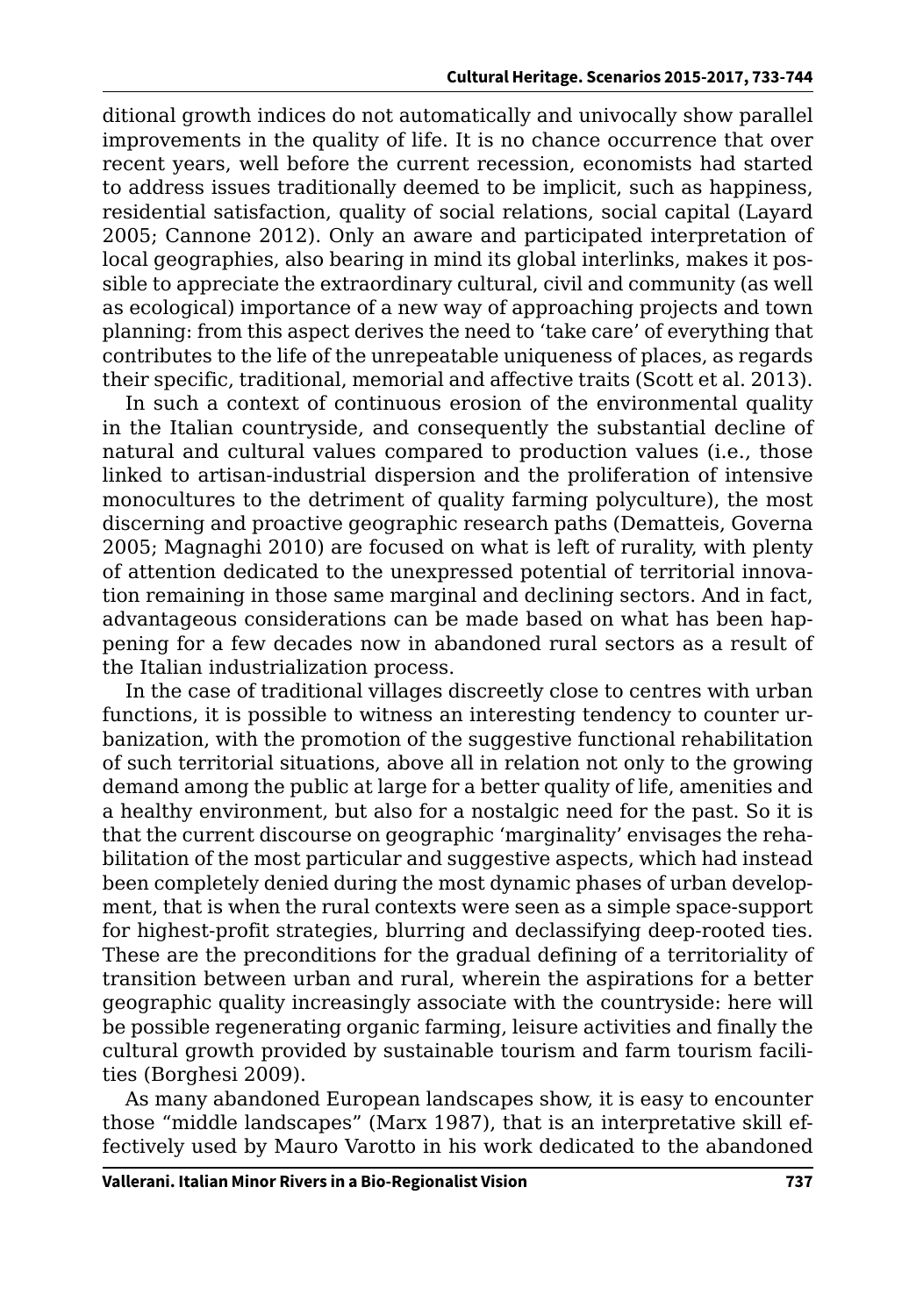landscapes of the Brenta canal, an isolated pre-Alpine valley, located however only a few kilometres from the most dynamic urban sprawl centres of central Veneto (2007). Of these intermediate landscapes one grasps above all the hybrid nature, the mix of archaic survivals and digital connections, including the seasonal densification of tourist population and the temporary presence during weekends of owners of holiday homes, with the subsistence vegetable gardens of elderly insiders and the recovery of top-quality locally-grown produce with the conspicuous contribution of capitals by amateur and motivated neo-rurals (Van der Ploeg 2009). It is therefore possible to grasp how individual prospects for the safeguarding and promotion of precious territoriality and the delicate carrying capacity of the portions of countryside still existing in Italy, and with special regard for contexts of urban extension, require not so much generic and ambiguous strategies suggested by the now tired rhetoric of sustainable development, but rather an aware re-composition of the environmental and human heritage. Such option, for the purpose of restoring life to daily authenticity, besides availing itself of the profitable contributions related to neo-ruralist dynamics (the already-mentioned amenity migrants) could promote and facilitate a return to the land, even appealing to young people, thanks to effective political decisions and shared and articulated planning actions that could be implemented with the support of the European community and central governments (Resina, Viestenz 2012).

Here the matter obviously encounters political decisions to which suggestions have been launched for some time to escape the rigid patterns of a single way of looking at things. Among the many existing possibilities, it suffices to mention here bio-regionalism, wherein focus is placed on the personality of places and ecological identities, leaving on the tables of technicians the arid and false objectivity of the regional technical maps, where landscapes are silenced in the name of Euclidean certainties. This is a challenge that could also involve the most compromised sectors, recovering and mending sceneries and re-listening to the weaker voices, giving back dignity to the marginal elements like ditches, hedges, dirt roads, abandoned railways, mills and the whole rural built heritage (Iovino 2016). The path towards the setting up of bio-regions has for some time been recognized as one of the most effective means for the implementation of suggestive "local projects" (Magnaghi 2010), a complex theoretical process that began with highly praised participated planning and which in a homogeneous territorial context could find some fruitful realization. By other scholars of bio-regionalism, it is seen as a "strategy of survival" which the more modest and vulnerable local realities must adopt just as soon as possible to address the spread of the less positive effects of globalization (Lynch, Glotfelty, Armbruster 2012) and in this sense, we must start precisely with ecological specificities and with traditional forms of subsistence to be promoted in a harmonious coexistence with the strength of economic driving forces.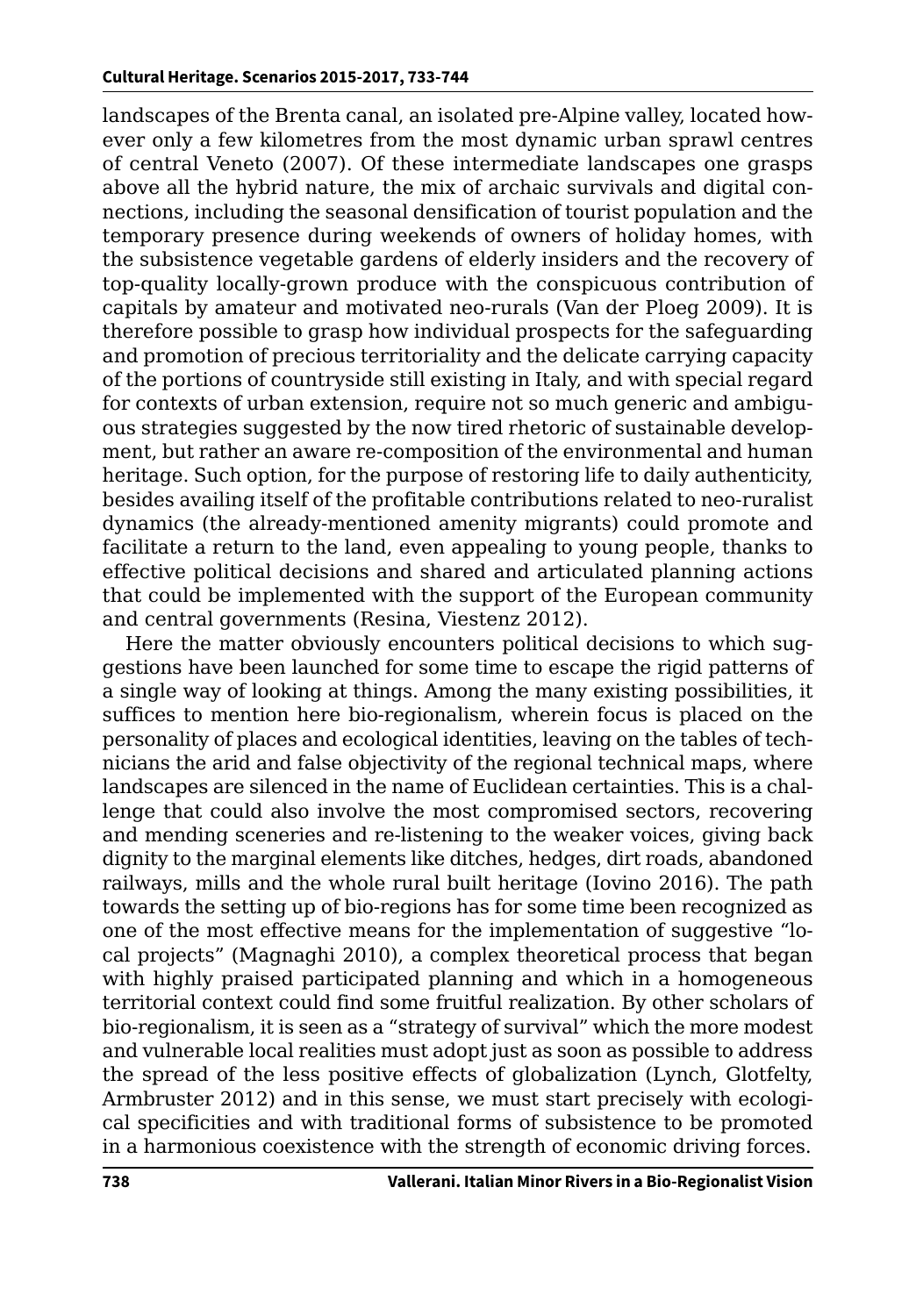#### **4 Recovering Waterscapes**

Another geographic ambit where the *pietas* of places could trigger concrete actions relating to environmental recovery and gratifying restitutions of territoriality is the waterscapes heritage, including both natural and artificial waterways. The presence in Italy of a complex hydrographical network, of great interest from the historical and environmental perspectives, comes into collision with the expansion of the urban sprawl, thereby posing serious problems for correct territorial management. Up to a few years ago these water landscapes were undervalued, but recently we should note the growing social demand for green spaces and attractive landscapes as river corridors actually are. Such revalorization process of water landscapes plays a relevant role not only in urbanized areas but also in the sectors of the lower Po Valley Padana plain that were transformed in the past by large drainage projects to make the land suitable for agri-business.

These are particularly significant opportunities in the contexts of more intense urban expansion, a kind of environmental corridors where river landscapes show signs of the centuries-old interaction between nature and culture. Qualifying the river stretch as a 'cultural corridor' also expresses an innovative and more aware approach to territorial planning, to the extent that in those countries where industrial change first took place, and therefore where evolution has been less traumatic, as in the case of the UK, Belgium, France and Germany, the rivers and linked internal navigation waterways have, for over half a century, been at the centre of strong planning commitment towards protection, restoration and tourist and recreational re-use (Bristow 1988; Cotte 2003; Shill 2011). Particular attention must be given to drainage systems flowing in areas of greatest proliferation of urban sprawl, i.e., Northern Italy, above all due to the absence of an equally widespread wise coexistence between hydrological dynamics and expansion of development projects, especially in the light of the growing social demand for leisure-time environments. Unfortunately, in this respect, a decisive taking up of positions is still lacking on the part of local authorities to plan the complexity and conflicts which affect the current relationship between human needs and water courses; in fact, only isolated and spontaneous initiatives have been implemented in this sense by local committees and environmentalist groups.

One of the opportunities for effective and easy recovery strategies can be deemed the growing interest for sustainable recreation and excursionist tourism; in this sense, major cases have occurred of the expansion of positive perceptions with regard to riverscapes (Prideau, Cooper, 2009). Good examples are the cases of the rivers Po, Sesia, Ticino, Adda, Brenta, Sile, Piave: each one runs in Northern Italy and large stretches of their courses have been involved in initial timid projects for the physiognomic and functional rehabilitation of river channels. New ways are therefore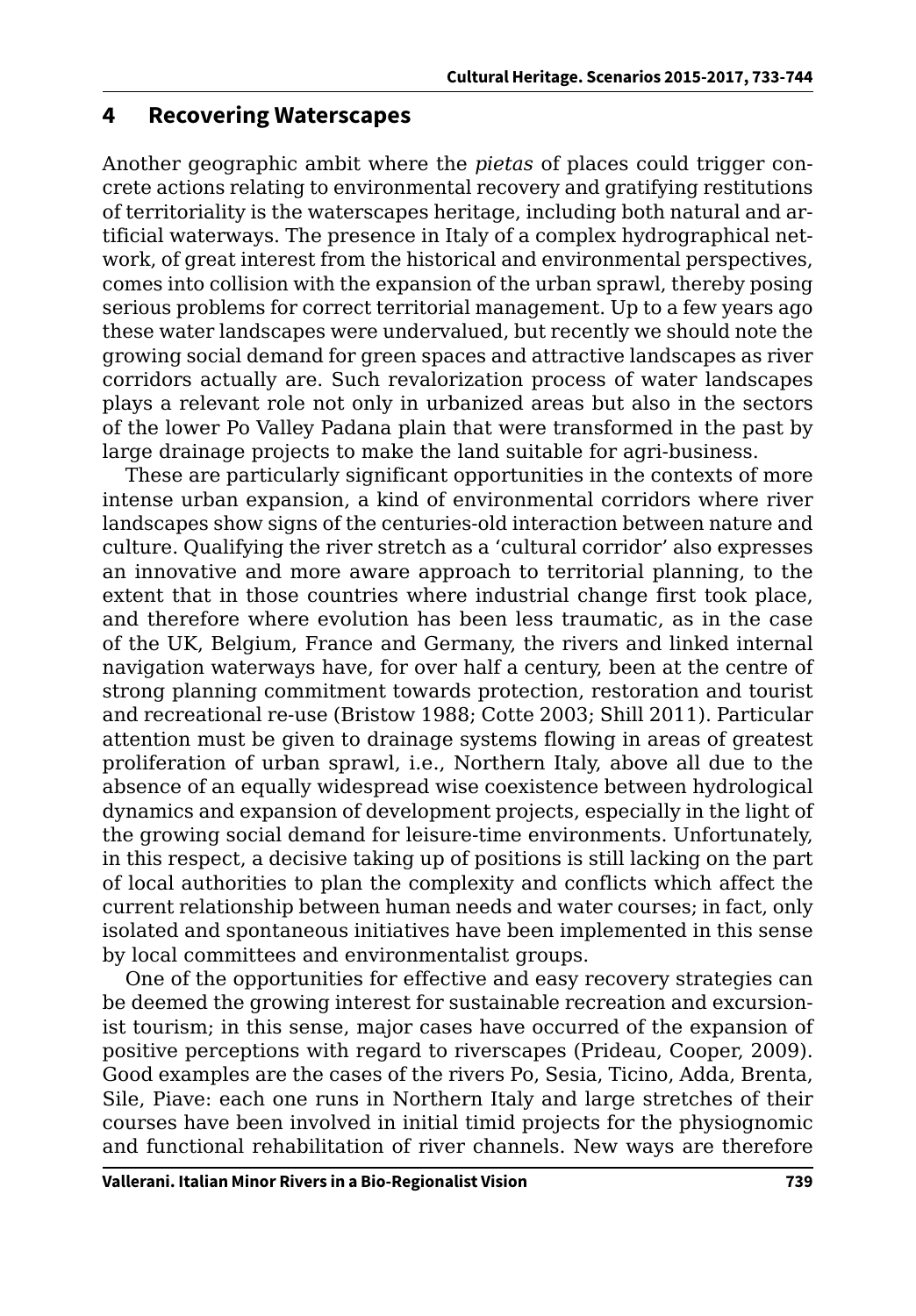being expressed of looking at the landscape and its protection, in order to look after public assets, to which must be added a gradual rediscovery of the recreational opportunities offered by this extensive water network. In this sense, the conditions of territorial marginality in which a large part of the water system finds itself within Italian urban sprawl could well show itself to be an unexpected strong point for creating attractive strategic scenarios within which to collocate an adequate and mature promotion not only of specific river contexts, but of all the chaotic urban sprawl which so penalizes the scenic and ecological quality of a large part of the most densely populated sectors. We must therefore be convinced that the recreational requalification of waterways plays a lead role in the complex dynamics of territorial competitiveness, inasmuch only a pleasant environment, protected as far as its ecological cycles are concerned, is able to provide residential and existential gratification and stimulate the serenity and confidence of citizens of the future.

#### **5 Minor Rivers and Historical Canals from Euganean Hills to Venetian Lagoon**

As well as the main rivers, it is equally important to take into account the dense network of smaller rivers, especially when flowing through the peripheral fringes and therefore considered more as an obstacle to housing development than as an opportunity to restore the environmental quality of landscapes. The smaller rivers are also part of the memory of these places, with a rich repository of history from which we can learn useful lessons on the negative impacts of an untidy and regardless human presence. Historical documents enable us to reconstruct the evolution of relationships between the local population and the hydrographical network: this could prove to be a valid starting point for a regeneration of river landscapes that is particularly challenging along waterscapes in urban sprawl. This specific point of view might allow the development of a sort of *hydraulic humanism* that should underpin the recovery and reorganization of Italian hydro-geological management.

The case study here considered allows us to deal with a specific territorial asset where environmental evolution is narrowly related to Venice spreading in mainland, after subduing flourishing city-States like Padua and Vicenza. The low plain between Euganean hills and the southern Venice lagoon was actually a strategic area where a complex hydrographic system had been adequately managed since the twelfth century in order to foster inland navigation connecting the thriving markets of the above mentioned Vicenza and Padua with the port of Chioggia. Clear evidence of the importance of these connections can be seen in the increasing demand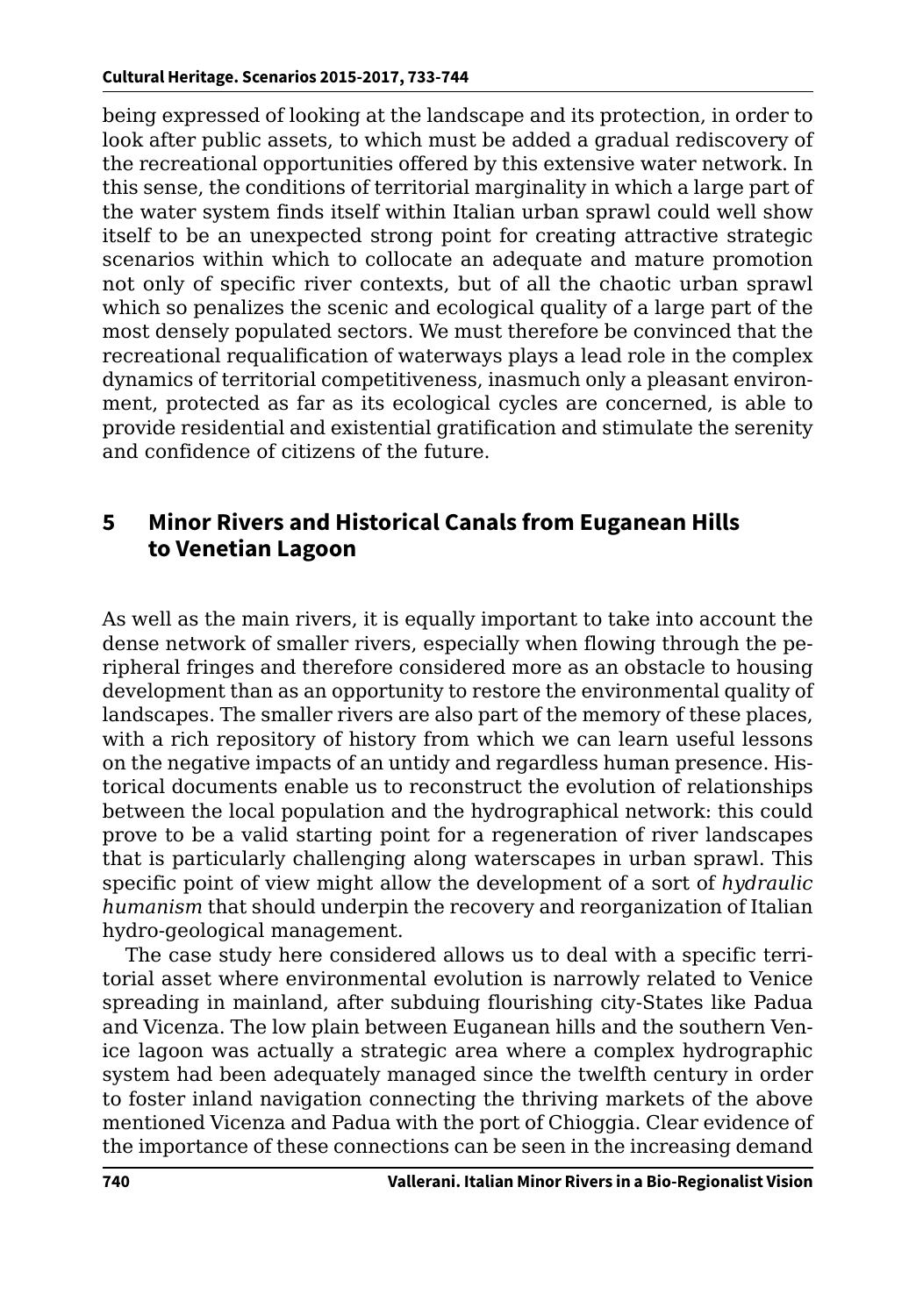for slabs of trachyte for use in the flooring of *calli* (roads), *campi* (squares) and *fondamenta* (quay sides) of Venice. For centuries, the quarries of Monselice and Lispida supplied stone, contributing to the spreading and consolidating of Venice's materiality.

The consolidation of the complex waterways network in the area is the result of relevant engineering interventions affecting the lower Bacchiglione and Brenta rivers, whose natural water flows were constantly regulated in order to improve both commercial navigation routes and land reclamation. At the core of such hydrographic setting, the Battaglia canal was dug at the end of twelfth century, joining Padua to Monselice, a relevant stronghold defending Paduan southern borders. This canal allows in turn the strategic connection with Venetian lagoon through effectual waterways fed by Bacchiglione river runoff (Vallerani 2013).

From archive sources, a very close relationship between hydrographic network and socio-economic dynamics emerges, with special regard to the progress of hydraulic engineering, aimed at the agronomic reclamation of vast marshland areas eastward Euganean hills, with the subsequent effectual construction of a productive countryside. In such territorial reorganization, nautical relations should not only be related to the specific complexity of the hydrographic network, but also to the well distributed presence of modestly sized residential settlements, mostly located near the banks of lower Bacchiglione and Brenta natural rivers or pretty close to artificial canals (Cosgrove 1993, 135-62). Such tiny waterfront villages were the knots of a vernacular network of spontaneous and local based system of relations (not always well documented), where the practice of navigation involved short haul transport, within a single day, most frequently related to the daily needs of riverside life style (transfers from one side of the river to the other, fishing and hunting, collection of marshland herbs and reeds, domestic transport), rather than longer haul traffic.

Such elements are still detectable in contemporary landscape features, allowing a profitable scoping of tangible heritage worth to be preserved as relevant territorial assets. There is a plenty of cartographic documentation between the sixteenth and eighteenth century attesting the peculiar amphibious territoriality between the Euganean Hills and the Southern section of the Venice lagoon, where a thriving system of minor navigation routes involved modest rural villages such as Pernumia, Cartura, Cagnola, Bovolenta, and Correzzola. These were effectively infrastructures with significant and articulate physical features, whose nautical service intersected narrowly with the aims of reclamation and irrigation, thus showing the intrinsic features of an effectual and well-planned waterscape.

This short-expanded stretch of low plain shows most of the hallmarks of a bioregional unit, that is a geographical area that can be described as a specific combination of ecological assets, geomorphology, climate and hydrographic network, where communities developed over the centuries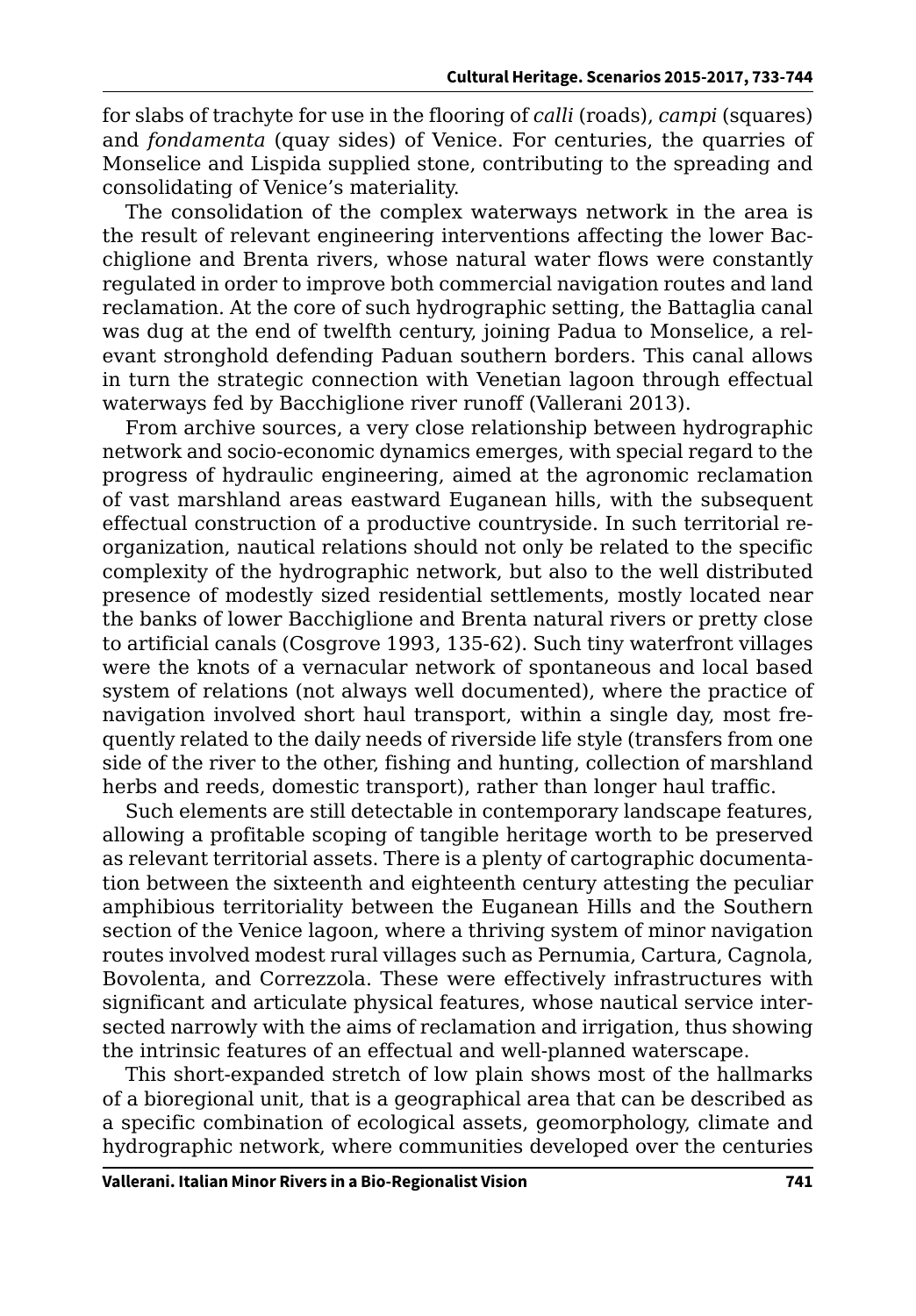the formation of specific rural landscapes. In the case here considered water features not only can be take into account as boundaries of a distinct territory approximately bordered by Battaglia canal, Brenta and Adige rivers and lastly the southern edge of Venice lagoon, but also as a relevant environmental and cultural heritage. Here hydrography is furthermore the main track to follow in order to recover the huge repository of intangible heritage strongly connected to irreplaceable fluvial stories.

It follows that the primary source of information, maybe the most active and generous in detail and nuances, is the powerful narrative of people from this very land, who provide valuable testimonies in the attempt to reconnect social contexts torn and scattered by the indifference of man and time. Up until a decade ago, a sizable group of former boatmen were able to tell their lived experiences and help reconstruct navigation events regarding the inland navigation network. Their vivid memories provided a wealth of valuable oral sources to gain detailed information about life on board, nautical skills and manoeuvres, and the names of boat equipment and items, all of which made possible the collection and protection of their peculiar sailor lingo.

Such retrieving of intangible memories can be evaluated as the first step for the further recovery of traditional boats and other objects related to navigation and as a consequence since the eighties of last century a relevant deal of material culture has been accumulating that were stored in an historical building in the Battaglia village, right close the canal. The Museum of Battaglia thus stands as a pivotal hub for the enrichment of an identity that expands throughout Veneto's lowlands and even further within a broader European cultural movement, aimed at the educational and touristic rehabilitation of the ancient waterways that went out of service following the decline of commercial navigation. Such initiative would lead to enlightened planning engaging the broader regional contexts characterised by the vast and ancient fluvial networks employed by man, as is the case of Veneto's lowlands. This new project would aim at rebalancing the geo-economic arrangements responsible for the considerable waste of resources and environmental degradation that has occurred in the recent past. Within this perspective, museum institutions entirely similar to Battaglia's have been playing a primary role in recovering the memory and dignity of ancient ways of existence and complex fluvial skills, with the purpose of transmitting them to new generations and political and technical government bodies.

What appears therefore is a new way of calculating the environmental accounting, a glimmer of hope not to be ignored in order to achieve an authentic quality of life, more reactive to the appeal of hyper-consumerism and more closely focused on the theme of happiness, aiming at the recovery of social relations, residential satisfaction and the beauty of landscapes. The key to achieving all this is to return, in our daily lives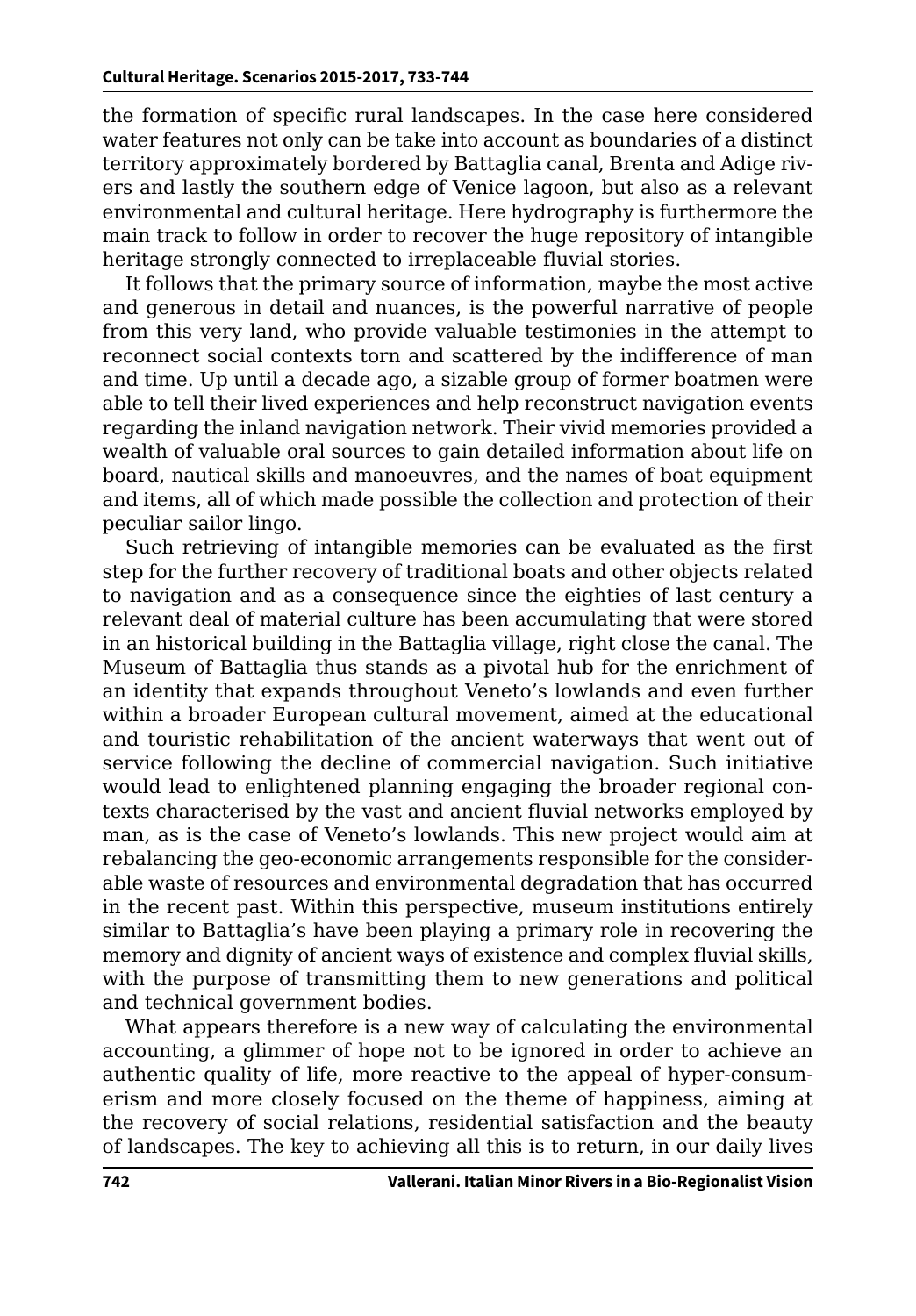and political decisions, to ethical commitment and recalling the duty of responsibility in order to transform the easy flattery of immediate benefits into more long-term strategies envisaging the sharing of common duties (Jonas 2009).

#### **Bibliography**

- Albrecht, Glenn (2005). "Solastalgia: A New Concept in Health and Identity". *Philosophy Activism Nature*, 41(3), 41-55.
- Andolfatto, Monica; Amadori, Gianluca; Dianese, Maurizio (2014). *Mose. La retata storica*. Portogruaro: Nuova Dimensione.
- Baroni, Maria Rosa (1998). *Psicologia ambientale*. Bologna: Il Mulino.
- Bauman, Zigmund (2012). *Modernità liquida*. Transl. by Sergio Minucci. Bari: Laterza.
- Borghesi, Roberta (2009). "Reinventare la campagna, a cominciare dal paesaggio". Bonora, Paola; Cervellati, Pierluigi (eds.), *Per una nuova urbanità. Dopo l'alluvione immobiliarista*. Reggio Emilia: Diabasis, 190-213.
- Bristow, Philip (1988). *Dutch and Belgian Canals.* London: A&C Black.
- Camerotto Alberto; Carniel Sandro (2014). *Hybris. I limiti dell'uomo tra acque, cieli e terre*. Sesto S. Giovanni: Mimesis.
- Cannone, Mauro (2012). "La strana geografia del capitale sociale". *Rivista Geografica Italiana*, 119(2), 125-50.
- Cosgrove, Denis (1993). *The Palladian Landscape.* London: Leicester University Press.
- Cotte, Michel (2003). *Le Canal du Midi "Merveille de l'Europe"*. Paris: Belin-Herscher.
- Dematteis, Giuseppe; Governa, Francesca (2005). *Territorialità, sviluppo locale, sostenibilità: il modello Slot.* Milano: Franco Angeli.
- Giani Gallino, Tilde (2007). *Luoghi di attaccamento. Identità ambientale, processi affettivi e memoria.* Milano: R. Cortina.
- Iovino, Serenella (2016). *Ecocriticism and Italy: Ecology, Resistance and Liberation.* London: Bloomsbury Academics.
- Jonas, Hans (2009). *Il principio di responsabilità.* Trans. by Pier Paolo Portinaro. Torino: Einaudi.
- Layard, Richard (2005). *Felicità. La nuove scienza del benessere comune*. Milano: Rizzoli.
- Lynch, Tom; Glotfelty, Cheryll; Armbruster, Karla (eds.) (2012). *The Bioregional Imagination. Literature, Ecology and Place*. Athens: The University of Georgia Press.
- Magnaghi, Alberto (2010). *Il progetto locale. Verso la coscienza di luogo*. Torino: Bollati Boringhieri.
- Marx, Leo (1987). *La macchina nel giardino. Tecnologia e ideale pastorale in America.* Roma: Edizioni Lavoro.